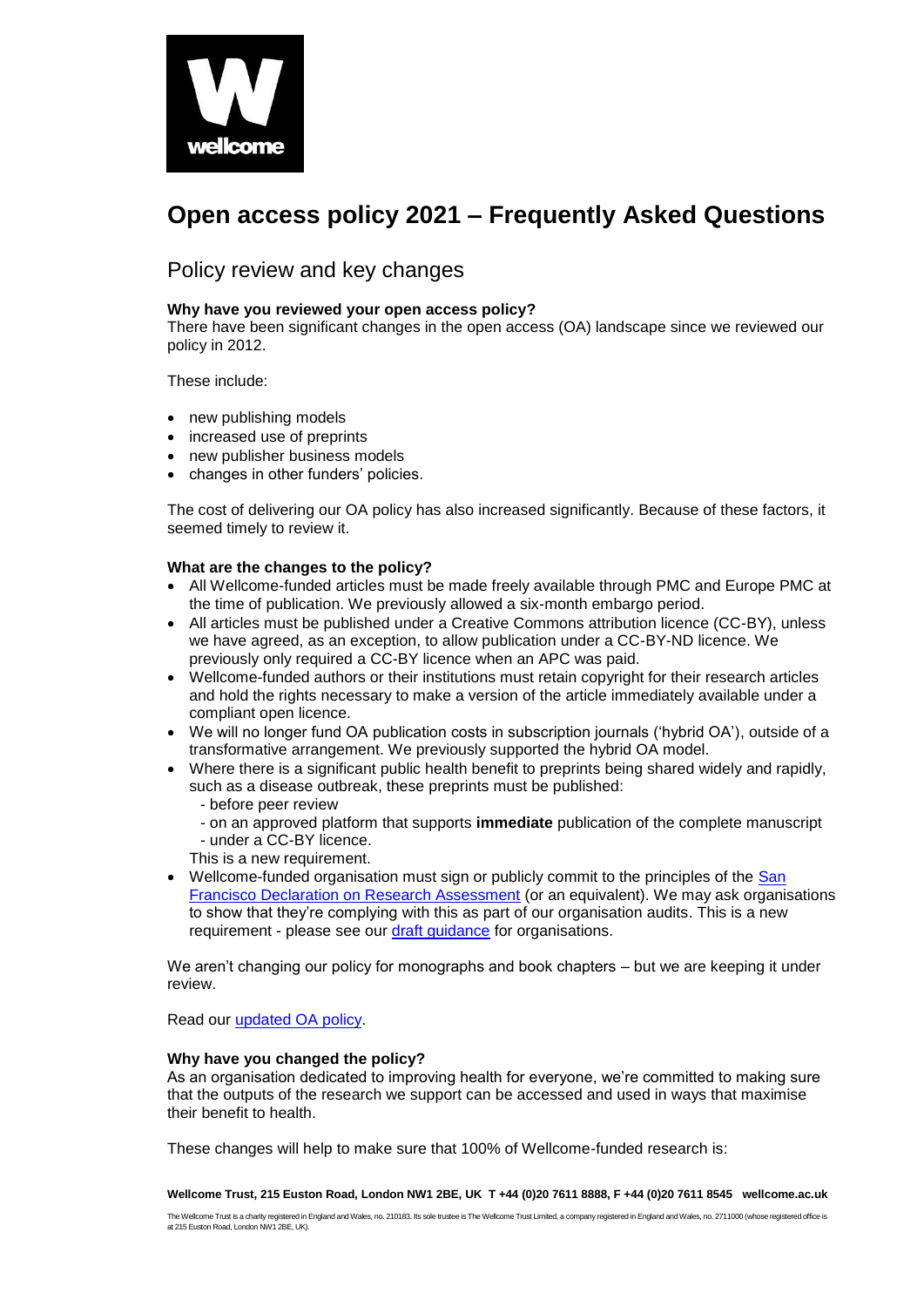- freely available at the time of publication
- licensed in a way that allows it to be reused.

Making research articles free to read and use will increase their reach and likely impact. The data on whether OA leads to an increased number of citations is mixed (see studies published in [PLOS](https://journals.plos.org/plosone/article?id=10.1371/journal.pone.0159614)  [One,](https://journals.plos.org/plosone/article?id=10.1371/journal.pone.0159614) [Nature Communications](https://www.nature.com/press_releases/ncomms-report2014.pdf) and [The Faseb Journal\)](https://www.fasebj.org/doi/abs/10.1096/fj.11-183988), but in any event it means that research is accessible to anyone with internet access, and not just to journal subscribers.

#### **To what extent does the new policy align with Plan S?**

The new policy is fully aligned with **Plan S**. Wellcome is a member of **cOAlition S**. We hope that working in partnership with other funders – through this coalition and other initiatives – will encourage more people to make their articles open access.

#### **How does the policy align with other funders' OA policies?**

As of May 2019, 19 funders from a number of countries have endorsed [Plan S.](https://www.scienceeurope.org/wp-content/uploads/2018/09/Plan_S.pdf) These include UK Research and Innovation, the European Commission and the European Research Council. We are committed to working in partnership with these other funders to make all research papers open access.

#### **Did you consult with the research community about the policy review?**

Yes, the review was informed by:

- a survey of Wellcome grantholders
- an open consultation to allow others to share their views
- an evidence session to hear from representatives at key publishers, organisations and funders.

Read the [survey results and outputs from the evidence gathering session.](https://doi.org/10.6084/m9.figshare.6887345)

We decided what the final details of the policy would be and how they would help us deliver our mission.

#### **Why has the implementation date for our new OA policy changed?**

We changed the implementation date to be able to align our OA policy to the updated Plan S [guidance](https://www.coalition-s.org/revised-implementation-guidance/) published in May 2019. We've also extended the transition period to give publishers enough time to put arrangements in place so they can be compliant with the policy.

# Complying with the policy

#### **How do I know if my article is subject to the new OA policy?**

An article is covered by our new policy if it:

- is submitted on or after 1 January 2021, and
- includes original peer-reviewed research.

#### **How do I comply with the policy?** There are two ways to comply.

1. Publish the research article in a fully OA journal or platform. For example, this could be in [eLife](https://elifesciences.org/) or journals published by [PLOS,](https://www.plos.org/) [Hindawi](https://www.hindawi.com/) as well as our own publishing platform, [Wellcome Open](https://wellcomeopenresearch.org/)  [Research.](https://wellcomeopenresearch.org/)

These journals or platforms will deposit the final, peer reviewed [version of record](https://www.niso.org/sites/default/files/2017-08/RP-8-2008.pdf) directly into PubMed Central and publish all articles under a CC-BY licence.

We will cover any reasonable publication costs charged by fully OA journals and platforms that provide these services (see 'Article Processing Charges' section below).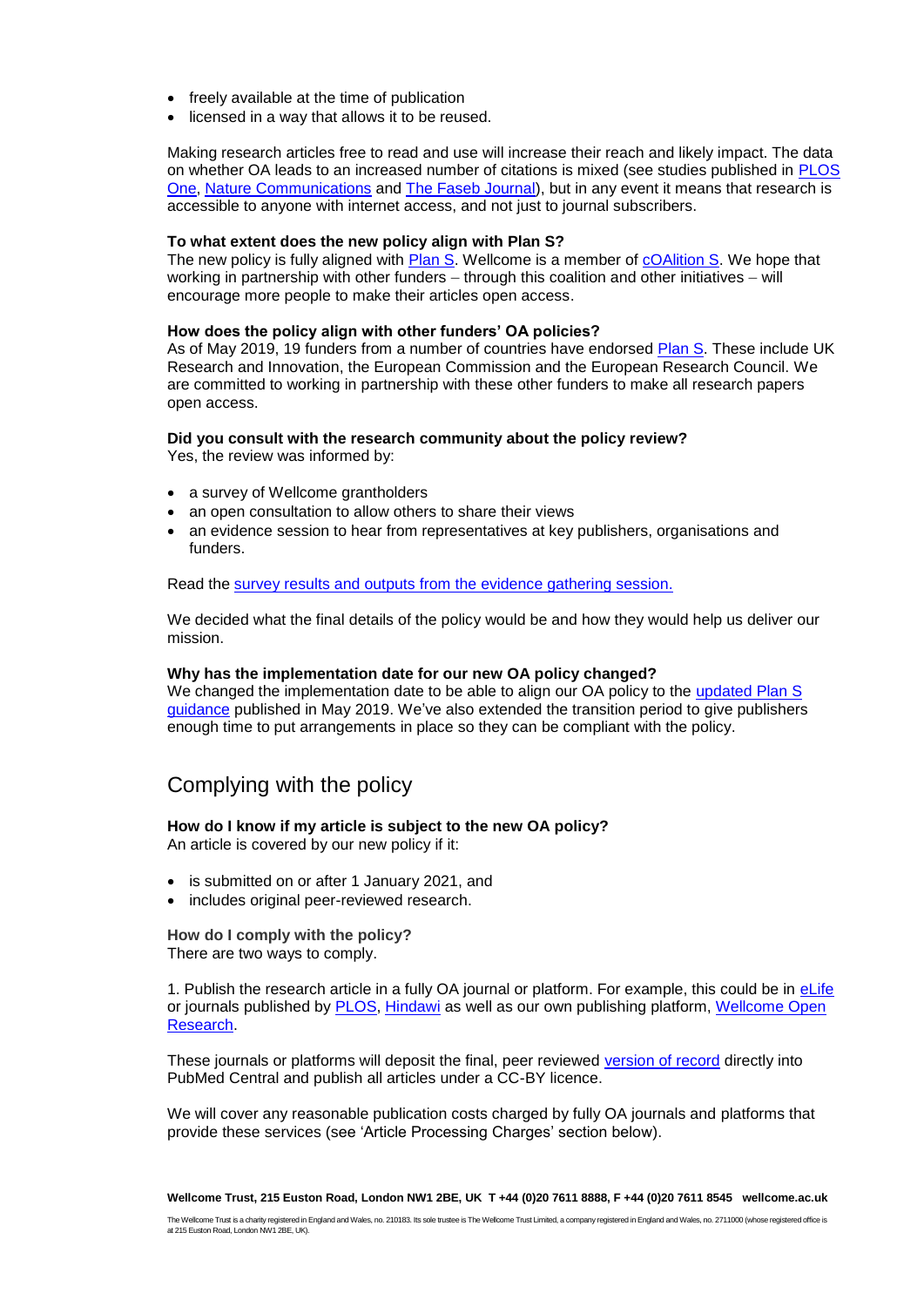- 2. Publish the research article in any subscription journal that allows researchers to:
- self-archive the Accepted Author Manuscript (AAM) in Europe PMC at the time of publication (no embargo is permitted), and
- specify that this work is available under the CC-BY licence.

An example of a publisher that supports this model is the [Royal Society.](https://royalsociety.org/~/media/journals/author/Royal-Society-Licence-to-Publish-12102018.pdf?la=en-GB) Under this model, no fee can be charged to Wellcome.

If a subscription publisher does not allow the researcher to carry out the actions above, the researcher cannot publish with that journal and remain compliant with our policy.

#### **Which journals are compliant with the policy?**

Before the policy comes into effect on 1 January 2021, we will provide:

- further quidance
- information on how to check if specific journals are compliant with our policy.

#### **Can I publish my paper under a different licence to CC-BY?**

CC-BY is the default licence required for all research papers. However, in exceptional cases you can ask for an article to be published under a CC-BY-ND licence. Your request must:

- explain the reasons for the exception
- be sent to us before your paper is accepted for publication.

We consider requests on a case-by-case basis.

#### **What happens if researchers don't comply with the policy?**

Researchers who don't comply with the policy will be subject to appropriate sanctions.

We will review end-of-grant reports and/or submissions via [Researchfish.](https://www.researchfish.net/) Where articles have **not** been made available in line with our policy we will not accept new grant applications from the researcher if they're applying as the lead applicant.

#### **What happens if my organisation doesn't comply with the policy?**

We expect the organisations we fund to help us implement the policy.

If a number of researchers from an organisation fail to comply with our OA policy, we will work with the organisation to better understand and resolve the issues. If an organisation doesn't work with us on this, we reserve the right to suspend grant payments to that organisation.

# Article Processing Charges

#### **Will you continue to fund Article Processing Charges (APCs)?**

We will provide our grantholders with funding to cover reasonable article processing charges (APCs) for articles published in fully OA journals or platforms that:

- are indexed by the *Directory of Open Access Journals* (DOAJ) and comply with the technical guidance and requirements set out in the [cOAlition S implementation document](https://www.coalition-s.org/revised-implementation-guidance/)
- have an [agreement](https://www.ncbi.nlm.nih.gov/pmc/pub/agreements/) with the National Library of Medicine (NLM) to deposit the version of [record](https://www.niso.org/sites/default/files/2017-08/RP-8-2008.pdf) in PMC and allow that content to be shared with Europe PMC.

#### **What are 'reasonable' APCs?**

We are working with cOAlition S funding partners to agree a consistent approach towards defining what a 'reasonable' APC amount is.

We recognise that different journals and publishers provide different, or additional value-added services, which means they can have different APCs (for example creating infographics).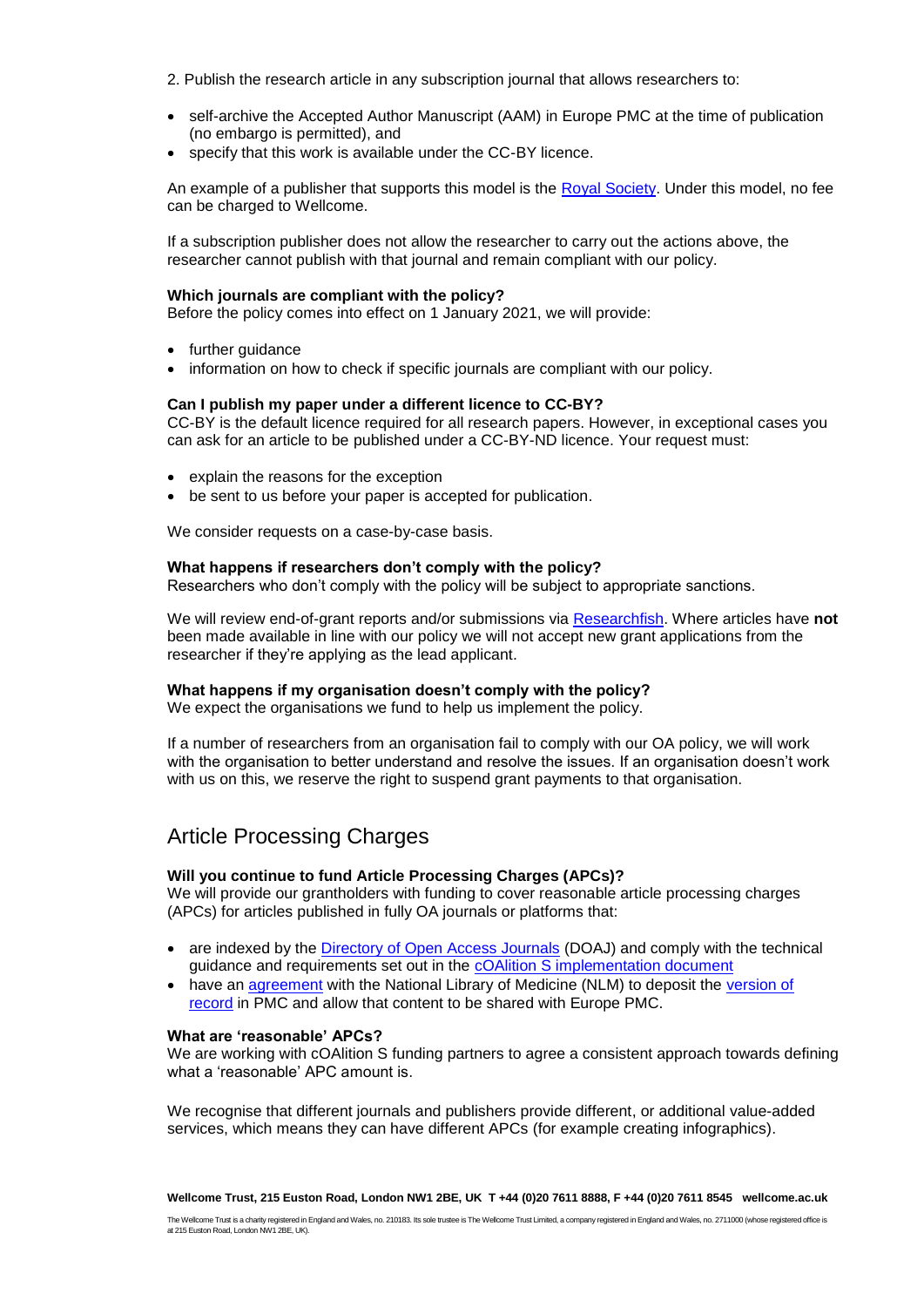Publishers for which Plan S requirements apply must publish a full price transparency based on the various services provided (for example triaging and peer review) before our OA policy comes into effect.

We expect our grantholders to:

- be aware of the costs of publishing in different journals
- only use journals that they consider represent value for money.

## **Preprints**

#### **What is a preprint?**

A preprint is a complete and public draft of a manuscript, yet to be certified by peer review.

#### **Are preprints included in the policy?**

When there is a significant public health benefit to preprints being shared widely and rapidly, such as a disease outbreak, these preprints must be published:

- before peer review
- on an approved platform that supports **immediate** publication of the complete manuscript
- under a CC-BY licence.

We will publish a list of compliant preprint platforms before 1 January 2021.

We also strongly encourage all Wellcome-funded researchers to:

- post [preprints](https://en.wikipedia.org/wiki/Preprint) of their completed manuscripts
- publish them under a CC-BY licence.

This is the fastest way to get their work to a wider audience.

#### **How will I know if my research falls into the public health emergency category?**

We will publish details on our website of current outbreaks and emergencies where this requirement applies. We will also contact researchers whose research is affected.

We encourage all funded researchers to publish their preprints if they think their research could be relevant to a current disease outbreak or other health emergency.

#### **Does posting a preprint make my article compliant with the policy?**

No. We believe that the peer review process adds significant value to research articles. To comply with the policy, researchers must make sure that the article, after peer review – either publisher version of record or the Author Accepted Manuscript – is made freely available in PMC and Europe PMC at the time of publication, and with a CC-BY licence.

### Publishing in subscription-based journals

#### **Can I publish in a subscription-based journal that offers an OA option?**

We will no longer cover the costs of OA publishing in subscription-based journals (for example 'hybrid OA'). Grant applicants cannot ask for these costs in their application, and grantholders won't be allowed to use their grant funds to pay for these costs.

However, from 1 January 2021 to 31 December 2024, organisations can use Wellcome OA funds for publication costs associated with [transformative arrangements.](https://www.jisc-collections.ac.uk/Transformative-OA-Reqs/)

We will publish a list of approved transformative arrangements before 1 January 2021.

#### **Why are you stopping funding for hybrid OA?**

Our support for hybrid OA was based on it being a transitional model to full open access. After

**Wellcome Trust, 215 Euston Road, London NW1 2BE, UK T +44 (0)20 7611 8888, F +44 (0)20 7611 8545 wellcome.ac.uk**

The Wellcome Trust is a charity registered in England and Wales, no. 210183. Its sole trustee is The Wellcome Trust Limited, a company registered in England and Wales, no. 2711000 (whose registered office is at 215 Euston Road, London NW1 2BE, UK).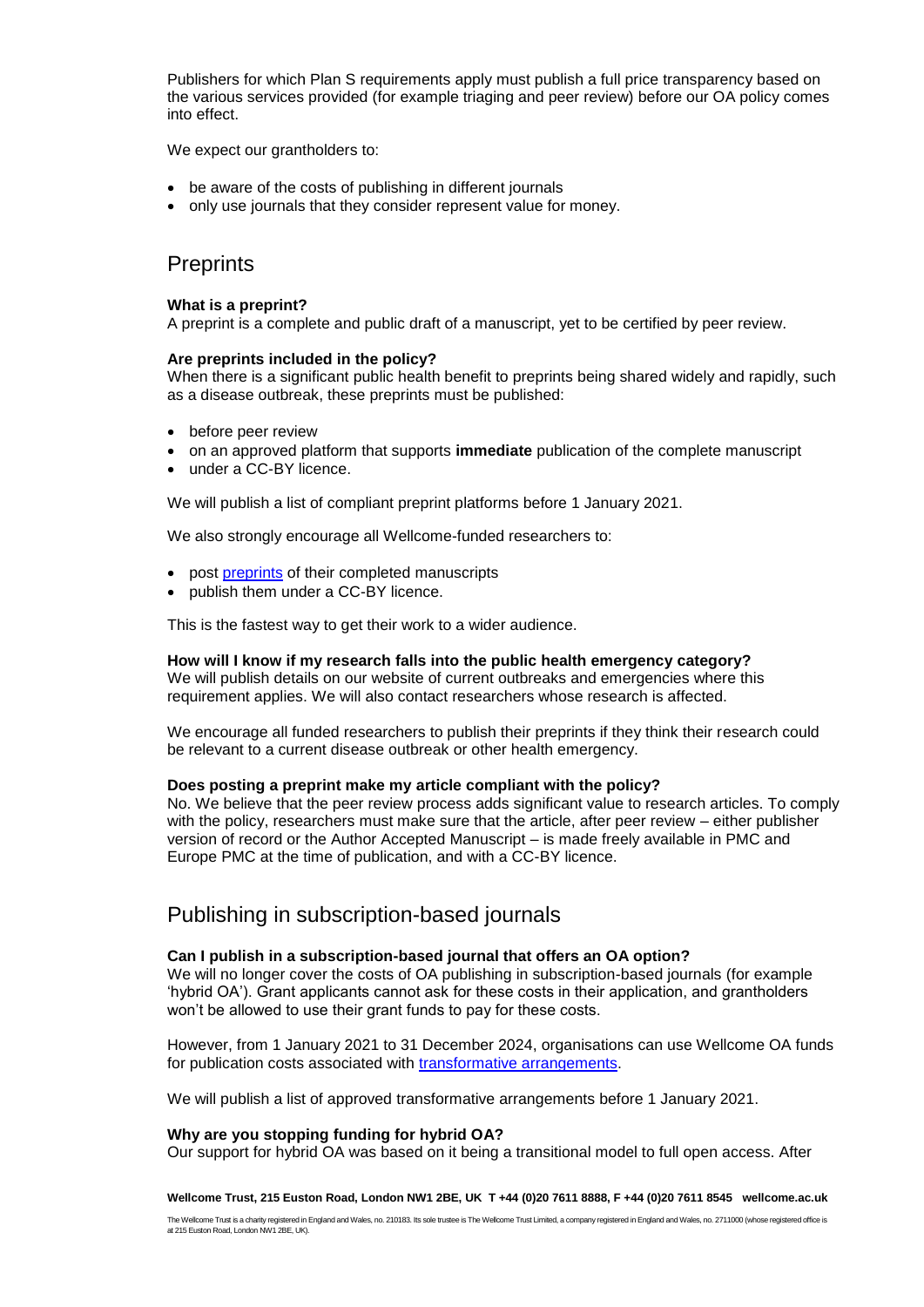more than a decade of supporting these costs, we have seen little evidence of this transition occurring. Our funding for this model will therefore stop on 1 January 2021.

However, from 1 January 2021 to 31 December 2024 we will continue to support OA costs for publishers who are:

- committed to transitioning to full open access, and
- offer transformative arrangements that align with this goal.

#### **How will Wellcome's contribution to a transformative arrangement be calculated?**

The costs must be in proportion to the number of OA articles published by Wellcome-funded researchers in the 12 months before the agreement is concluded.

#### **Some journals (such as the** [BMJ](https://www.bmj.com/about-bmj/resources-authors/forms-policies-and-checklists/copyright-open-access-and-permission-reuse)**) publish all research articles open access, but charge for access to other content such as editorials and commentaries. Are these journals considered hybrid journals?**

No. Wellcome doesn't consider these journals to be hybrid and we will cover the APCs for research articles published in line with this policy.

As these journals won't typically be included in DOAJ, we will keep a list of them and make it clear to our researchers that they are fully compliant publishing venues.

Publishers who think their journals should be classified in this way should send an email to [openaccess@wellcome.ac.uk.](mailto:openaccess@wellcome.ac.uk) This should include a link to a page on the publisher site which confirms that 100% of all research articles are:

- made OA at the time of publication
- made available in PMC and Europe PMC
- licensed CC-BY.

#### **Some open access journals have a mirror/sister subscription journal. Will Wellcome fund the cost of publishing in these OA journals?**

No. In line with the Plan S implementation guidance, we consider these journals to be 'hybrid' because the business model charges for both access and publication. Wellcome funds cannot be used to meet the APCs for research articles published in these journals.

### Page, colour and image charges

#### **Will Wellcome cover the costs of page and colour charges?**

No. We no longer provide funds for non-OA publication costs, for example colour, page charges etc.

### Open access, competitiveness and research assessment

#### **Will publishing in open access journals or platforms effect my competitiveness for Wellcome funding?**

No. We are committed to making sure that when we assess research outputs during funding decisions we will consider the intrinsic merit of the work, not the title of the journal or publisher. This is in line with the [San Francisco Declaration on Research Assessment \(DORA\).](https://sfdora.org/)

An increasing number of research funders have also signed DORA. This includes the UK Research Councils, Cancer Research UK, the Howard Hughes Medical Institute and the Bill and Melinda Gates Foundation.